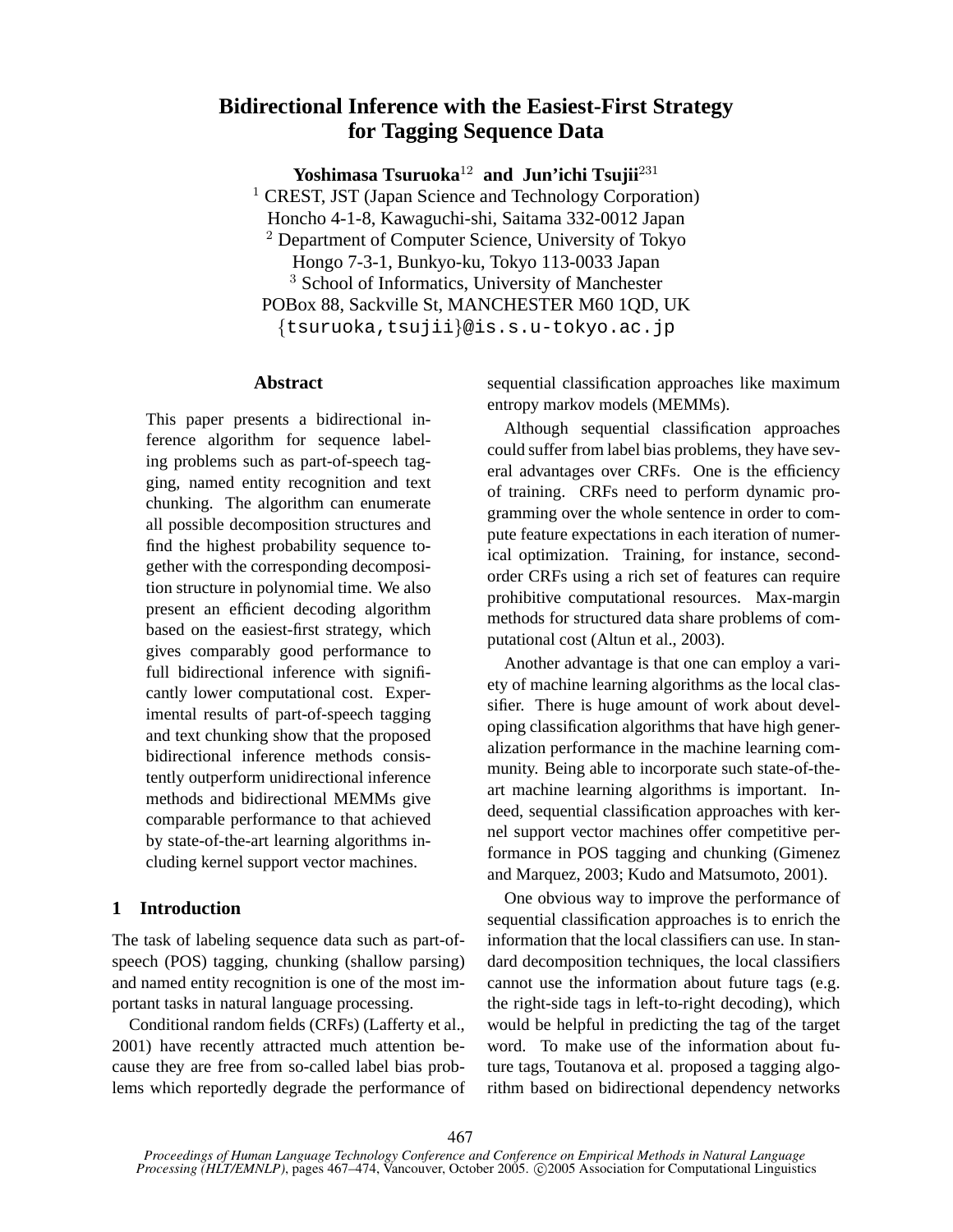(Toutanova et al., 2003) and achieved the best accuracy on POS tagging on the Wall Street Journal corpus. As they pointed out in their paper, however, their method potentially suffers from "collusion" effects which make the model lock onto conditionally consistent but jointly unlikely sequences. In their modeling, the local classifiers can always use the information about future tags, but that could cause a double-counting effect of tag information.

In this paper we propose an alternative way of making use of future tags. Our inference method considers all possible ways of decomposition and chooses the "best" decomposition, so the information about future tags is used only in appropriate situations. We also present a deterministic version of the inference method and show their effectiveness with experiments of English POS tagging and chunking, using standard evaluation sets.

#### **2 Bidirectional Inference**

The task of labeling sequence data is to find the sequence of tags  $t_1...t_n$  that maximizes the following probability given the observation  $o = o_1...o_n$ 

$$
P(t_1...t_n|o). \t\t(1)
$$

Observations are typically words and their lexical features in the task of POS tagging. Sequential classification approaches decompose the probability as follows,

$$
P(t_1...t_n|o) = \prod_{i=1}^n p(t_i|t_1...t_{i-1}o). \tag{2}
$$

This is the left-to-right decomposition. If we make a first-order markov assumption, the equation becomes

$$
P(t_1...t_n|o) = \prod_{i=1}^n p(t_i|t_{i-1}o).
$$
 (3)

Then we can employ a probabilistic classifier trained with the preceding tag and observations in order to obtain  $p(t_i|t_{i-1}o)$  for local classification. A common choice for the local probabilistic classifier is maximum entropy classifiers (Berger et al., 1996). The best tag sequence can be efficiently computed by using a Viterbi decoding algorithm in polynomial time.



Figure 1: Different structures for decomposition.

The right-to-left decomposition is

$$
P(t_1...t_n|o) = \prod_{i=1}^n p(t_i|t_{i+1}o).
$$
 (4)

These two ways of decomposition are widely used in various tagging problems in natural language processing. The issue with such decompositions is that you have only the information about the preceding (or following) tags when performing local classification.

From the viewpoint of local classification, we want to give the classifier as much information as possible because the information about neighboring tags is useful in general.

As an example, consider the situation where we are going to annotate a three-word sentence with part-of-speech tags. Figure 1 shows the four possible ways of decomposition. They correspond to the following equations:

(a) 
$$
P(t_1...t_3|o) = P(t_1|o)P(t_2|t_1o)P(t_3|t_2o)
$$
 (5)

(b) 
$$
P(t_1...t_3|o) = P(t_3|o)P(t_2|t_3o)P(t_1|t_2o)
$$
 (6)

$$
(c) P(t_1...t_3|o) = P(t_1|o)P(t_3|o)P(t_2|t_3t_1o) \tag{7}
$$

(d) 
$$
P(t_1...t_3|o) = P(t_2|o)P(t_1|t_2o)P(t_3|t_2o)
$$
 (8)

(a) and (b) are the standard left-to-right and rightto-left decompositions. Notice that in decomposition (c), the local classifier can use the information about the tags on both sides when deciding  $t_2$ . If, for example, the second word is difficult to tag (e.g. an unknown word), we might as well take the decomposition structure (c) because the local classifier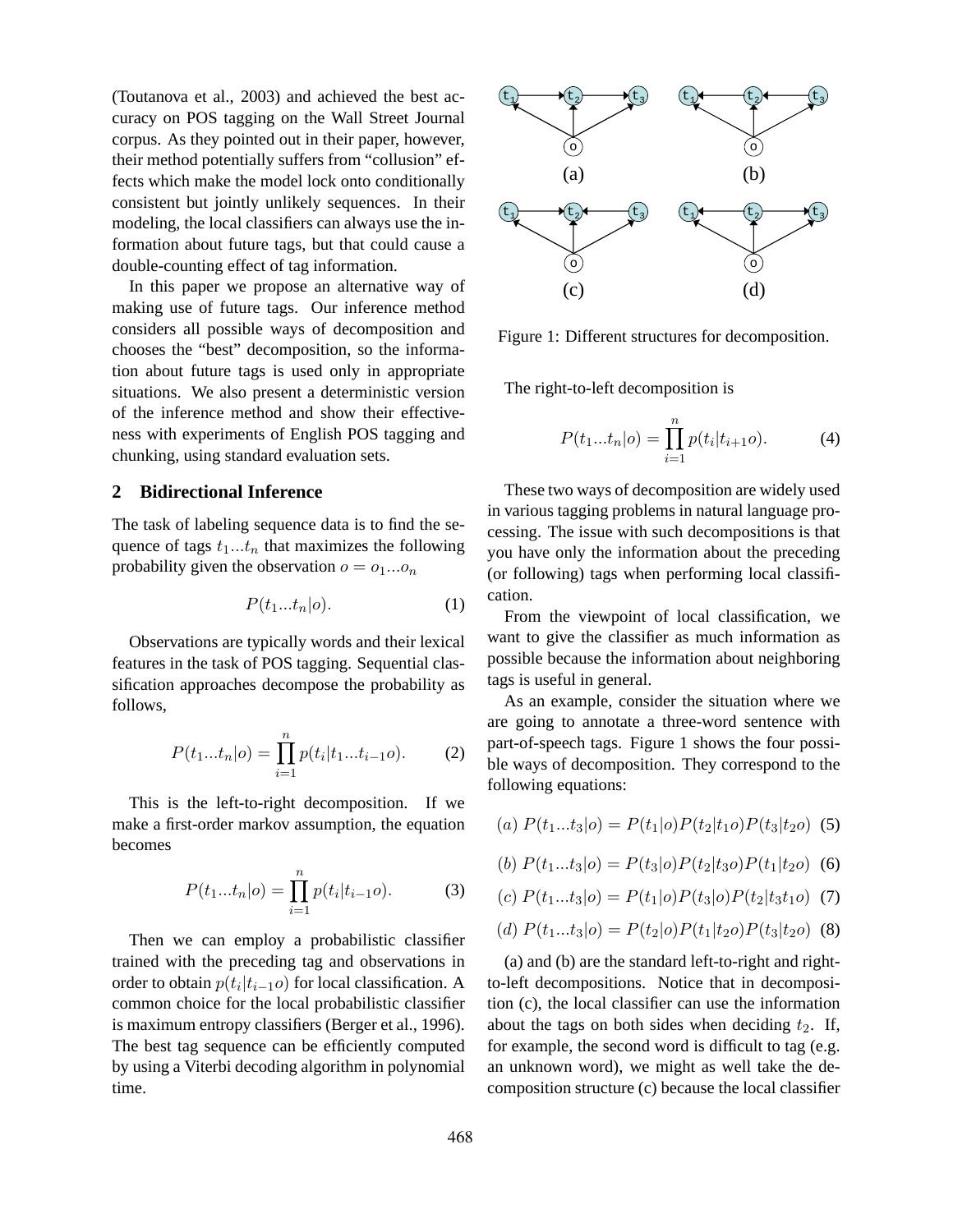can use rich information when deciding the tag of the most difficult word. In general if we have an n-word sentence and adopt a first-order markov assumption, we have  $2^{n-1}$  possible ways of decomposition because each of the  $n - 1$  edges in the corresponding graph has two directions (left-to-right or right-to-left).

Our bidirectional inference method is to consider all possible decomposition structures and choose the "best" structure and tag sequence. We will show in the next section that this is actually possible in polynomial time by dynamic programming.

As for the training, let us look at the equations of four different decompositions above. You can notice that there are only four types of local conditional probabilities:  $P(t_i|t_{i-1}o)$ ,  $P(t_i|t_{i+1}o)$ ,  $P(t_i | t_{i-1} t_{i+1} o)$ , and  $P(t_i | o)$ .

This means that if we have these four types of local classifiers, we can consider any decomposition structures in the decoding stage. These local classifiers can be obtained by training with corresponding neighboring tag information. Training the first two types of classifiers is exactly the same as the training of popular left-to-right and right-to-left sequential classification models respectively.

If we take a second-order markov assumption, we need to train 16 types of local classifiers because each of the four neighboring tags of a classification target has two possibilities of availability. In general, if we take a  $k$ -th order markov assumption, we need to train  $2^{2k}$  types of local classifies.

#### **2.1 Polynomial Time Inference**

This section describes an algorithm to find the decomposition structure and tag sequence that give the highest probability. The algorithm for the first-order case is an adaptation of the algorithm for decoding the best sequence on a bidirectional dependency network introduced by (Toutanova et al., 2003), which originates from the Viterbi decoding algorithm for second-order markov models.

Figure 2 shows a polynomial time decoding algorithm for our bidirectional inference. It enumerates all possible decomposition structures and tag sequences by recursive function calls, and finds the highest probability sequence. Polynomial time is achieved by caching. Note that for each local classification, the function chooses the appropriate local

**function** bestScore() {

}

return bestScoreSub(n+2,  $\langle end, end, end \rangle$ ,  $\langle L, L \rangle$ );

**function** bestScoreSub(i+1,  $\langle t_{i-1}, t_i, t_{i+1} \rangle$ ,  $\langle d_{i-1}, d_i \rangle$ ) {

```
// memorization
    if (cached(i+1, \langle t_{i-1}, t_i, t_{i+1} \rangle, \langle d_{i-1}, d_i \rangle))
        return cache(i+1, \langle t_{i-1}, t_i, t_{i+1} \rangle, \langle d_{i-1}, d_i \rangle);
    // left boundary case
    if (i = -1)if (\langle t_{i-1}, t_i, t_{i+1} \rangle = \langle start, start, start \rangle) return 1;<br>else return 0;
                                                                                    return 0;
    // recursive case
    P = local Classification(i, \langle t_{i-1}, t_i, t_{i+1} \rangle, \langle d_{i-1}, d_i \rangle);return maxd_{i-2} maxt_{i-2} P\timesbestScoreSub(i, \langle t_{i-2}, t_{i-1}, t_i \rangle, \langle d_{i-2}, d_{i-1} \rangle);
}
```
**function** localClassification(i,  $\langle t_{i-1}, t_i, t_{i+1} \rangle$ ,  $\langle d_{i-1}, d_i \rangle$ )

 $\mathcal{L}_{\mathcal{L}_{\mathcal{L}}}$ if  $(d_{i-1} = L \& d_i = L)$  return  $P(t_i|t_{i+1}, o)$ ; if  $(d_{i-1} = L \& d_i = R)$  return  $P(t_i|o)$ ; if  $(d_{i-1} = R \& d_i = L)$  return  $P(t_i|t_{i-1}t_{i+1}, o);$ if  $(d_{i-1} = R \& d_i = R)$  return  $P(t_i|t_{i-1}, o)$ ; }

Figure 2: Pseudo-code for bidirectional inference for the first-order conditional markov models.  $d_i$  is the direction of the edge between  $t_i$  and  $t_{i+1}$ .

classifier by taking into account the directions of the adjacent edges of the classification target.

The second-order case is similar but slightly more complex. Figure 3 shows the algorithm. The recursive function needs to consider the directions of the four adjacent edges of the classification target, and maintain the directions of the two neighboring edges to enumerate all possible edge directions. In addition, the algorithm rules out cycles in the structure.

### **2.2 Decoding with the Easiest-First Strategy**

We presented a polynomial time decoding algorithm in the previous section. However, polynomial time is not low enough in practice. Indeed, even the Viterbi decoding of second-order markov models for POS tagging is not practical unless some pruning method is involved. The computational cost of the bidirectional decoding algorithm presented in the previous section is, of course, larger than that because it enumerates all possible directions of the edges on top of the enumeration of possible tag sequences.

In this section we present a greedy version of the decoding method for bidirectional inference, which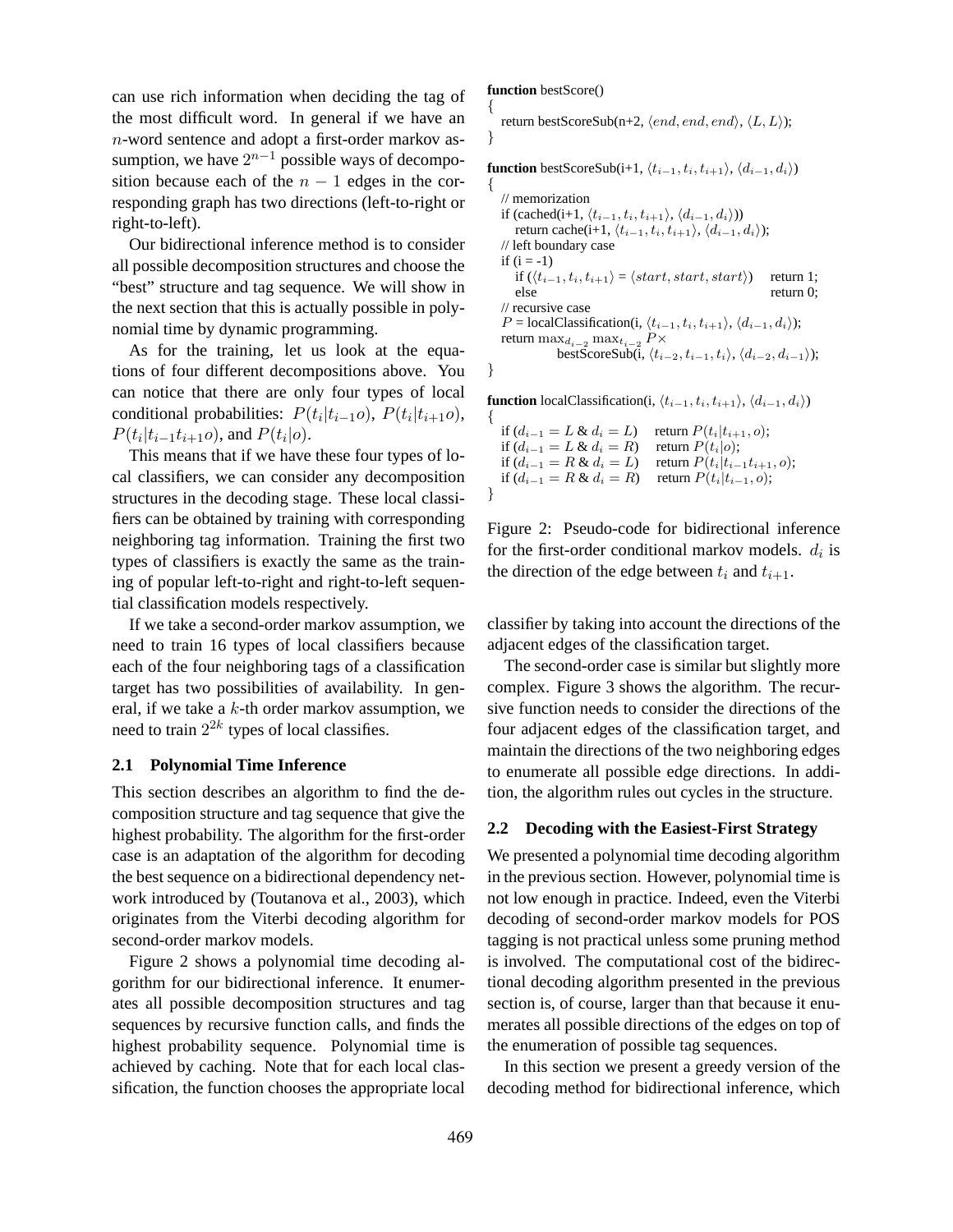#### **function** bestScore()

```
{
   return bestScoreSub(n+3, \langle end, end, end, end, end \rangle, \langle L, L, L, L \rangle, \langle L, L \rangle);
}
function bestScoreSub(i+2, \langle t_{i-2}, t_{i-1}, t_i, t_{i+1}t_{i+2} \rangle, \langle d'_{i-1}, d_{i-1}, d_i, d'_{i+1} \rangle, \langle d_{i-2}, d'_{i} \rangle)
{
   // to avoid cycles
    if (d_{i-1} = d_i \& d_i != d'_i) return 0;
   // memorization
    if (cached(i+2, \langle t_{i-2}, t_{i-1}, t_i, t_{i+1}t_{i+2} \rangle, \langle d'_{i-1}, d_{i-1}, d_i, d'_{i+1} \rangle, \langle d_{i-2}, d'_i \rangle)
        return cache(i+2, \langle t_{i-2}, t_{i-1}, t_i, t_{i+1}t_{i+2} \rangle, \langle d'_{i-1}, d_{i-1}, d_i, d'_{i+1} \rangle, \langle d_{i-2}, d'_{i} \rangle);
   // left boundary case
   if (i = -2)if (\langle t_{i-2}, t_{i-1}, t_i, t_{i+1}, t_{i+2} \rangle = \langle start, start, start, start, start \rangle) return 1;
        else return 0;
   // recursive case
    P = local Classification(i, \langle t_{i-2}, t_{i-1}, t_i, t_{i+1}, t_{i+2} \rangle, \langle d'_{i-1}, d_{i-1}, d_i, d'_{i+1} \rangle);return \max_{d'_{i-2}} \max_{d_{i-3}} \max_{t_{i-3}} P \times \text{bestScoreSub}(i+1, \langle t_{i-3}, t_{i-2}, t_{i-1}, t_i t_{i+1} \rangle, \langle d'_{i-2}, d_{i-2}, d_{i-1}, d'_{i} \rangle, \langle d_{i-3}, d'_{i-1} \rangle);}
```
Figure 3: Pseudo-code for bidirectional inference for the second-order conditional markov models.  $d_i$  is the direction of the edge between  $t_i$  and  $t_{i+1}$ .  $d_i'$  $i_i$  is the direction of the edge between  $t_{i-1}$  and  $t_{i+1}$ . We omit the localClassification function because it is the obvious extension of that for the first-order case.

is extremely simple and significantly more efficient than full bidirectional decoding.

Instead of enumerating all possible decomposition structures, the algorithm determines the structure by adopting the easiest-first strategy. The whole decoding algorithm is given below.

- 1. Find the "easiest" word to tag.
- 2. Tag the word.
- 3. Go back to 1. until all the words are tagged.

We assume in this paper that the "easiest" word to tag is the word for which the classifier outputs the highest probability. In finding the easiest word, we use the appropriate local classifier according to the availability of the neighboring tags. Therefore, in the first iteration, we always use the local classifiers trained with no contextual tag information (i.e.  $(P(t_i|o))$ . Then, for example, if  $t_3$  has been tagged in the first iteration in a three-word sentence, we use  $P(t_2|t_3\rho)$  to compute the probability for tagging  $t_2$ in the second iteration (as in Figure 1 (b)).

A naive implementation of this algorithm requires  $O(n^2)$  invocations of local classifiers, where n is the number of the words in the sentence, because we need to update the probabilities over the words at each iteration. However, a k-th order Markov assumption obviously allows us to skip most of the probability updates, resulting in  $O(kn)$  invocations of local classifiers. This enables us to build a very efficient tagger.

#### **3 Maximum Entropy Classifier**

For local classifiers, we used a maximum entropy model which is a common choice for incorporating various types of features for classification problems in natural language processing (Berger et al., 1996).

Regularization is important in maximum entropy modeling to avoid overfitting to the training data. For this purpose, we use the maximum entropy modeling with inequality constraints (Kazama and Tsujii, 2003). The model gives equally good performance as the maximum entropy modeling with Gaussian priors (Chen and Rosenfeld, 1999), and the size of the resulting model is much smaller than that of Gaussian priors because most of the parameters become zero. This characteristic enables us to easily handle the model data and carry out quick decoding, which is convenient when we repetitively perform experiments. This modeling has one parameter to tune, which is called the *width factor*. We tuned this parameter using the development data in each type of experiments.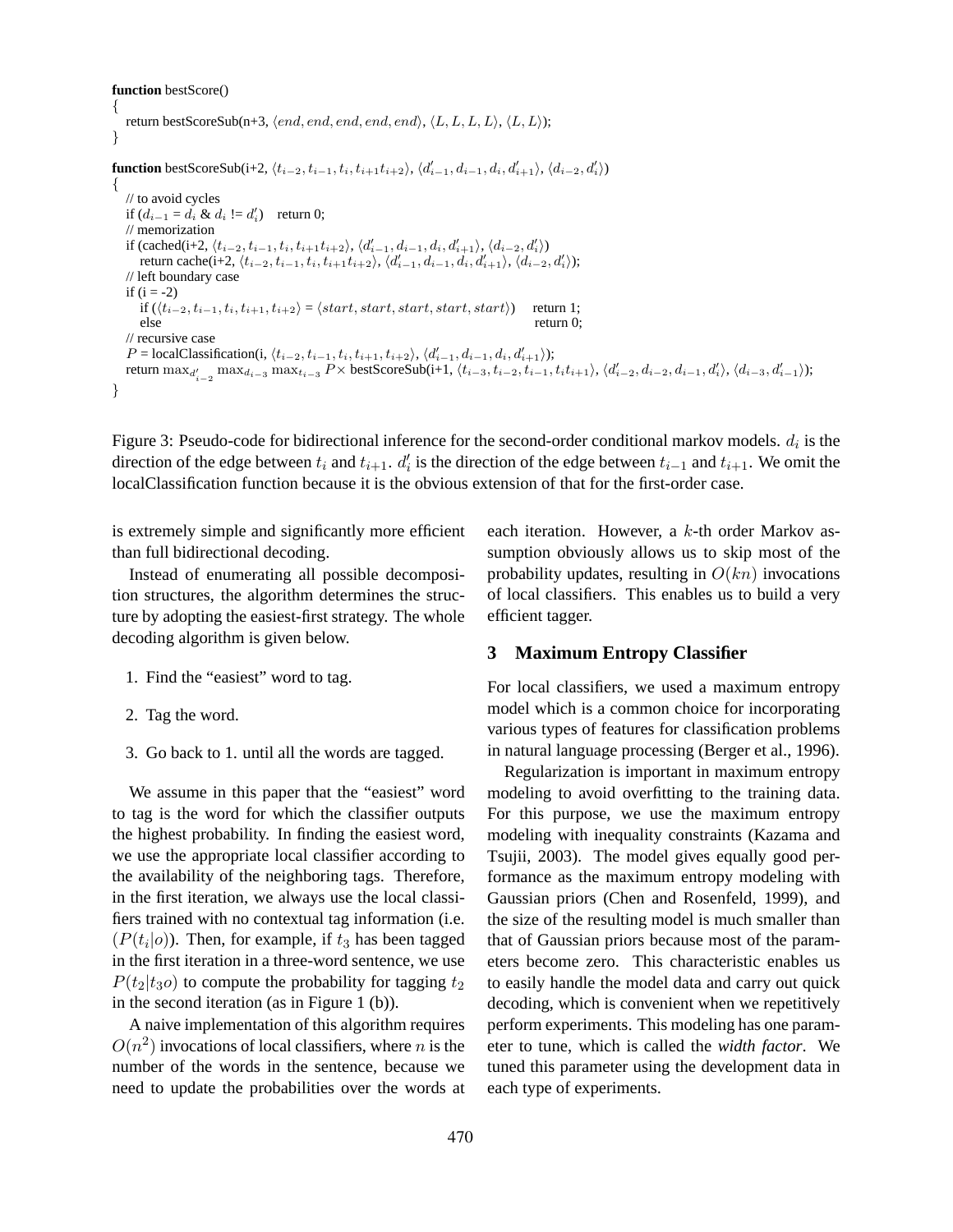| Current word     | $w_i$                                | $\& t_i$            |
|------------------|--------------------------------------|---------------------|
| Previous word    | $\boldsymbol{w}_{i-1}$               | $\overline{\& t_i}$ |
| Next word        | $w_{i+1}$                            | $\& t_i$            |
| Bigram features  | $w_{i-1}, w_i$                       | $\& t_i$            |
|                  | $w_i, w_{i+1}$                       | $\& t_i$            |
| Previous tag     | $t_{i-1}$                            | $\& t_i$            |
| Tag two back     | $t_{i-2}$                            | $\& t_i$            |
| Next tag         | $t_{i+1}$                            | $\& t_i$            |
| Tag two ahead    | $t_{i+2}$                            | $\& t_i$            |
| Tag Bigrams      | $t_{i-2}, t_{i-1}$                   | $\& t_i$            |
|                  | $t_{i-1}, t_{i+1}$                   | $\& t_i$            |
|                  | $t_{i+1}, t_{i+2}$                   | $\& t_i$            |
| Tag Trigrams     | $t_{i-2}, t_{i-1}, t_{i+1}$          | $\& t_i$            |
|                  | $t_{i-1}, t_{i+1}, t_{i+2}$          | $\& t_i$            |
| Tag 4-grams      | $t_{i-2}, t_{i-1}, t_{i+1}, t_{i+2}$ | $\& t_i$            |
| Tag/Word         | $t_{i-1}, w_i$                       | $\& t_i$            |
| combination      | $t_{i+1}, w_i$                       | $\& t_i$            |
|                  | $t_{i-1}, t_{i+1}, w_i$              | $\& t_i$            |
| Prefix features  | prefixes of $w_i$                    | $\& t_i$            |
|                  | (up to length 10)                    |                     |
| Suffix features  | suffixes of $w_i$                    | $\& t_i$            |
|                  | (up to length 10)                    |                     |
| Lexical features | whether $w_i$ has a hyphen           | $\& t_i$            |
|                  | whether $w_i$ has a number           | $\& t_i$            |
|                  | whether $w_i$ has a capital letter   | $\& t_i$            |
|                  | whether $w_i$ is all capital         | $\& t_i$            |

Table 1: Feature templates used in POS tagging experiments. Tags are parts-of-speech. Tag features are not necessarily used in all the models. For example, "next tag" features cannot be used in left-toright models.

## **4 Experiments**

To evaluate the bidirectional inference methods presented in the previous sections, we ran experiments on POS tagging and text chunking with standard English data sets.

Although achieving the best accuracy is not the primary purpose of this paper, we explored useful feature sets and parameter setting by using development data in order to make the experiments realistic.

#### **4.1 Part-of-speech tagging experiments**

We split the Penn Treebank corpus (Marcus et al., 1994) into training, development and test sets as in (Collins, 2002). Sections 0-18 are used as the training set. Sections 19-21 are the development set, and sections 22-24 are used as the test set. All the experiments were carried out on the development set, except for the final accuracy report using the best setting.

For features, we basically adopted the feature set

| Method                     | Accuracy | Speed        |
|----------------------------|----------|--------------|
|                            | (%)      | (tokens/sec) |
| Left-to-right (Viterbi)    | 96.92    | 844          |
| Right-to-left (Viterbi)    | 96.89    | 902          |
| <b>Dependency Networks</b> | 97.06    | 1,446        |
| Easiest-last               | 96.58    | 2,360        |
| Easiest-first              | 97.13    | 2,461        |
| <b>Full bidirectional</b>  | 97.12    | 34           |

Table 2: POS tagging accuracy and speed on the development set.

| Method                                 | Accuracy $(\% )$ |
|----------------------------------------|------------------|
| Dep. Networks (Toutanova et al., 2003) | 97.24            |
| Perceptron (Collins, 2002)             | 97.11            |
| SVM (Gimenez and Marquez, 2003)        | 97.05            |
| HMM (Brants, 2000)                     | 96.48            |
| <b>Easiest-first</b>                   | 97.10            |
| <b>Full Bidirectional</b>              | 97.15            |

Table 3: POS tagging accuracy on the test set (Sections 22-24 of the WSJ, 5462 sentences).

provided by (Toutanova et al., 2003) except for complex features such as crude company-name detection features because they are specific to the Penn Treebank and we could not find the exact implementation details. Table 1 lists the feature templates used in our experiments.

We tested the proposed bidirectional methods, conventional unidirectional methods and the bidirectional dependency network proposed by Toutanova (Toutanova et al., 2003) for comparison.  $\,$ <sup>1</sup>. All the models are second-order. Table 2 shows the accuracy and tagging speed on the development data<sup>2</sup>. Bidirectional inference methods clearly outperformed unidirectional methods. Note that the easiest-first decoding method achieves equally good performance as full bidirectional inference. Table 2 also shows that the easiest-last strategy, where we select and tag the most difficult word at each iteration, is clearly a bad strategy.

An example of easiest-first decoding is given below:

<sup>&</sup>lt;sup>1</sup>For dependency network and full bidirectional decoding, we conducted pruning because the computational cost was too large to perform exhaustive search. We pruned a tag candidate if the zero-th order probability of the candidate  $P(t_i|o)$  was lower than one hundredth of the zero-th order probability of the most likely tag at the token.

<sup>&</sup>lt;sup>2</sup>Tagging speed was measured on a server with an AMD Opteron 2.4GHz CPU.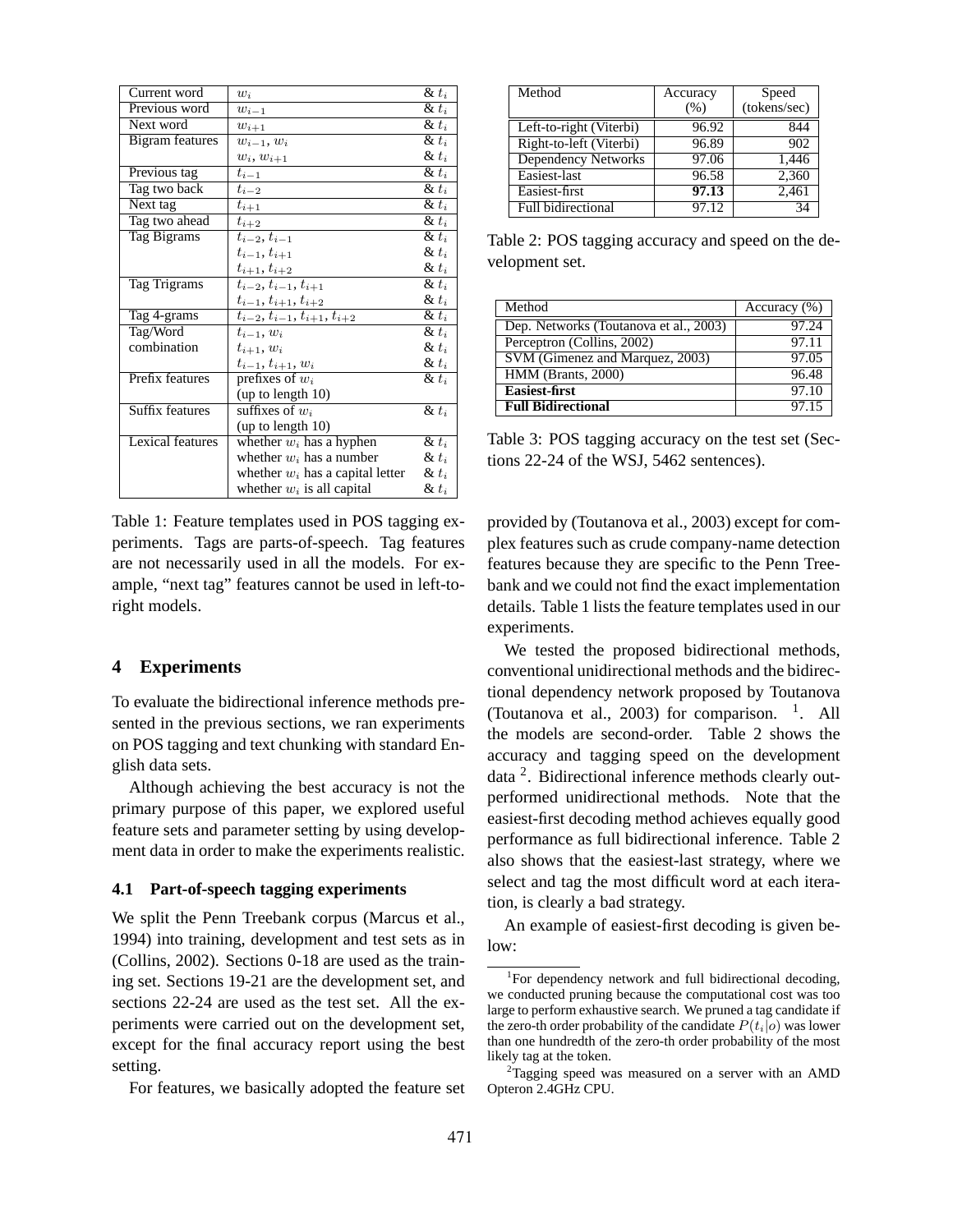| The/DT/4                           | $\text{company/NN/7}$               | had/VBD/11 |  |
|------------------------------------|-------------------------------------|------------|--|
| sought/VBN/14                      | increases/NNS/13                    | total-     |  |
| ing/VBG/12 $\frac{\frac{5}{2}}{2}$ | $80.3$ /CD/5 million/CD/8           |            |  |
|                                    | $1/1$ or/CC/6 22/CD/9 %/NN/10 $1/3$ |            |  |

Each token represents Word/PoS/DecodingOrder. Typically, punctuations and articles are tagged first. Verbs are usually tagged in later stages because their tags are likely to be ambiguous.

We applied our bidirectional inference methods to the test data. The results are shown in Table 3. The table also summarizes the accuracies achieved by several other research efforts. The best accuracy is 97.24% achieved by bidirectional dependency networks (Toutanova et al., 2003) with a richer set of features that are carefully designed for the corpus. A perceptron algorithm gives 97.11% (Collins, 2002). Gimenez and Marquez achieve 97.05% with support vector machines (SVMs). This result indicates that bidirectional inference with maximum entropy modeling can achieve comparable performance to other state-of-the-art POS tagging methods.

#### **4.2 Chunking Experiments**

The task of chunking is to find non-recursive phrases in a sentence. For example, a chunker segments the sentence "He reckons the current account deficit will narrow to only 1.8 billion in September" into the following,

[NP He] [VP reckons] [NP the current account deficit] [VP will narrow] [PP to] [NP only 1.8 billion] [PP in] [NP September] .

We can regard chunking as a tagging task by converting chunks into tags on tokens. There are several ways of representing text chunks (Sang and Veenstra, 1999). We tested the Start/End representation in addition to the popular IOB2 representation since local classifiers can have fine-grained information on the neighboring tags in the Start/End representation.

For training and testing, we used the data set provided for the CoNLL-2000 shared task. The training set consists of section 15-18 of the WSJ corpus, and the test set is section 20. In addition, we made the development set from section 21 $3$ .

We basically adopted the feature set provided in

| Current word               | $w_i$                               | $\& t_i$             |
|----------------------------|-------------------------------------|----------------------|
| Previous word              | $w_{i-1}$                           | $\overline{\&}~t_i$  |
| Word two back              | $w_{i-2}$                           | $\& t_i$             |
| Next word                  | $w_{i+1}$                           | $\overline{\& t_i}$  |
| Word two ahead             | $w_{i+2}$                           | $\& t_i$             |
| <b>Bigram</b> features     | $w_{i-2}, w_{i-1}$                  | $\& t_i$             |
|                            | $w_{i-1}, w_i$                      | $\& t_i$             |
|                            | $w_i, w_{i+1}$                      | $\& t_i$             |
|                            | $w_{i+1}, w_{i+2}$                  | $\& t_i$             |
| <b>Current POS</b>         | $p_i$                               | $\& t_i$             |
| Previous POS               | $p_{i-1}$                           | $\& t_i$             |
| POS two back               | $p_{i-2}$                           | $\& t_i$             |
| Next POS                   | $p_{i+1}$                           | $\& t_i$             |
| POS two ahead              | $p_{i+2}$                           | $\& t_i$             |
| <b>Bigram POS features</b> | $p_{i-2}, p_{i-1}$                  | $\& t_i$             |
|                            | $p_{i-1}, p_i$                      | $\& t_i$             |
|                            | $p_i, p_{i+1}$                      | $\& t_i$             |
|                            | $p_{i+1}, p_{i+2}$                  | $\& t_i$             |
| Trigram POS features       | $p_{i-2}, p_{i-1}, p_i$             | $\& t_i$             |
|                            | $p_{i-1}, p_i, p_{i+1}$             | $\& t_i$             |
|                            | $p_i, \underline{p_{i+1}}, p_{i+2}$ | $\& t_i$             |
| Previous tag               | $t_{i-1}$                           | $\& t_i$             |
| Tag two back               | $t_{i-2}$                           | $\overline{\&}~t_i$  |
| Next tag                   | $t_{i+1}$                           | $\& t_i$             |
| Tag two ahead              | $t_{i+2}$                           | $\overline{\&}~ t_i$ |
| Bigram tag features        | $t_{i-2}, t_{i-1}$                  | $\& t_i$             |
|                            | $t_{i-1}, t_{i+1}$                  | $\& t_i$             |
|                            | $t_{i+1}, t_{i+2}$                  | $\& t_i$             |

Table 4: Feature templates used in chunking experiments.

(Collins, 2002) and used POS-trigrams as well. Table 4 lists the features used in chunking experiments.

Table 5 shows the results on the development set. Again, bidirectional methods exhibit better performance than unidirectional methods. The difference is bigger with the Start/End representation. Dependency networks did not work well for this chunking task, especially with the Start/End representation.

We applied the best model on the development set in each chunk representation type to the test data. Table 6 summarizes the performance on the test set. Our bidirectional methods achieved Fscores of 93.63 and 93.70, which are better than the best F-score (93.48) of the CoNLL-2000 shared task (Sang and Buchholz, 2000) and comparable to those achieved by other state-of-the-art methods.

#### **5 Discussion**

There are some reports that one can improve the performance of unidirectional models by combining outputs of multiple taggers. Shen et al. (2003) reported a 4.9% error reduction of supertagging by

<sup>&</sup>lt;sup>3</sup>We used the Perl script provided on http://ilk.kub.nl/˜ sabine/chunklink/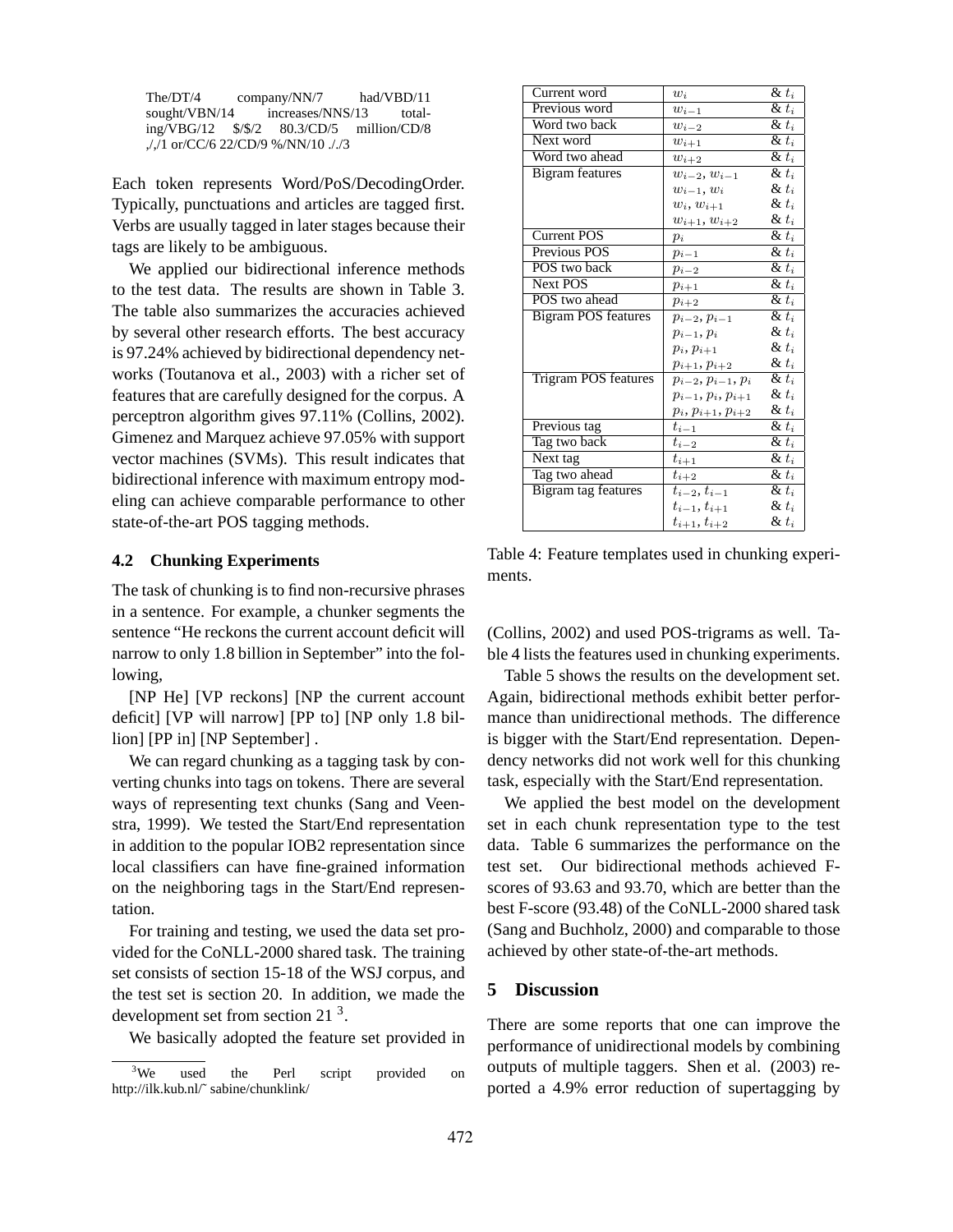| Representation   | Method                     | Order          | Recall | Precision | F-score | Speed (tokens/sec) |
|------------------|----------------------------|----------------|--------|-----------|---------|--------------------|
| IOB <sub>2</sub> | Left-to-right              |                | 93.17  | 93.05     | 93.11   | 1,775              |
|                  |                            | 2              | 93.13  | 92.90     | 93.01   | 989                |
|                  | Right-to-left              | 1              | 92.92  | 92.82     | 92.87   | 1,635              |
|                  |                            | $\overline{2}$ | 92.92  | 92.74     | 92.87   | 927                |
|                  | <b>Dependency Networks</b> | 1              | 92.71  | 92.91     | 92.81   | 2,534              |
|                  |                            | $\overline{2}$ | 92.61  | 92.95     | 92.78   | 1,893              |
|                  | Easiest-first              | $\mathbf{1}$   | 93.17  | 93.04     | 93.11   | 2,441              |
|                  |                            | $\overline{2}$ | 93.35  | 93.32     | 93.33   | 1,248              |
|                  | <b>Full Bidirectional</b>  | 1              | 93.29  | 93.14     | 93.21   | 712                |
|                  |                            | 2              | 93.26  | 93.12     | 93.19   | 48                 |
| Start/End        | Left-to-right              |                | 92.98  | 92.69     | 92.83   | 861                |
|                  |                            | 2              | 92.96  | 92.67     | 92.81   | 439                |
|                  | Right-to-left              | 1              | 92.92  | 92.83     | 92.87   | 887                |
|                  |                            | $\overline{2}$ | 92.89  | 92.74     | 92.82   | 451                |
|                  | <b>Dependency Networks</b> | 1              | 87.10  | 89.56     | 88.32   | 1,894              |
|                  |                            | 2              | 87.16  | 89.44     | 88.28   | 331                |
|                  | Easiest-first              | 1              | 93.33  | 92.95     | 93.14   | 1,950              |
|                  |                            | 2              | 93.31  | 92.95     | 93.13   | 1,016              |
|                  | <b>Full Bidirectional</b>  | 1              | 93.52  | 93.26     | 93.39   | 392                |
|                  |                            | 2              | 93.44  | 93.20     | 93.32   | 4                  |

Table 5: Chunking F-scores on the development set.

| Method                                                        | Recall | Precision | F-score |
|---------------------------------------------------------------|--------|-----------|---------|
| SVM (Kudoh and Matsumoto, 2000)                               | 93.51  | 93.45     | 93.48   |
| SVM voting (Kudo and Matsumoto, 2001)                         | 93.92  | 93.89     | 93.91   |
| Regularized Winnow (with basic features) (Zhang et al., 2002) | 93.60  | 93.54     | 93.57   |
| Perceptron (Carreras and Marquez, 2003)                       | 93.29  | 94.19     | 93.74   |
| Easiest-first (IOB2, second-order)                            | 93.59  | 93.68     | 93.63   |
| <b>Full Bidirectional (Start/End, first-order)</b>            | 93.70  | 93.65     | 93.70   |

Table 6: Chunking F-scores on the test set (Section 20 of the WSJ, 2012 sentences).

pairwise voting between left-to-right and right-toleft taggers. Kudo et al. (2001) attained performance improvement in chunking by conducting weighted voting of multiple SVMs trained with distinct chunk representations. The biggest difference between our approach and such voting methods is that the local classifier in our bidirectional inference methods can have rich information for decision. Also, voting methods generally need many tagging processes to be run on a sentence, which makes it difficult to build a fast tagger.

Our algorithm can be seen as an ensemble classifier by which we choose the highest probability one among the different taggers with all possible decomposition structures. Although choosing the highest probability one is seemingly natural and one of the simplest ways for combining the outputs of different taggers, one could use a different method (e.g. summing the probabilities over the outputs which share the same label sequence). Investigating the methods

for combination should be an interesting direction of future work.

As for the computational cost for training, our methods require us to train  $2^{2n}$  types of classifiers when we adopt an *n*th order markov assumption. In many cases a second-order model is sufficient because further increase of  $n$  has little impact on performance. Thus the training typically takes four or 16 times as much time as it would take for training a single unidirectional tagger, which looks somewhat expensive. However, because each type of classifier can be trained independently, the training can be performed completely in parallel and run with the same amount of memory as that for training a single classifier. This advantage contrasts with the case for CRFs which requires substantial amount of memory and computational cost if one tries to incorporate higher-order features about tag sequences.

Tagging speed is another important factor in building a practical tagger for large-scale text min